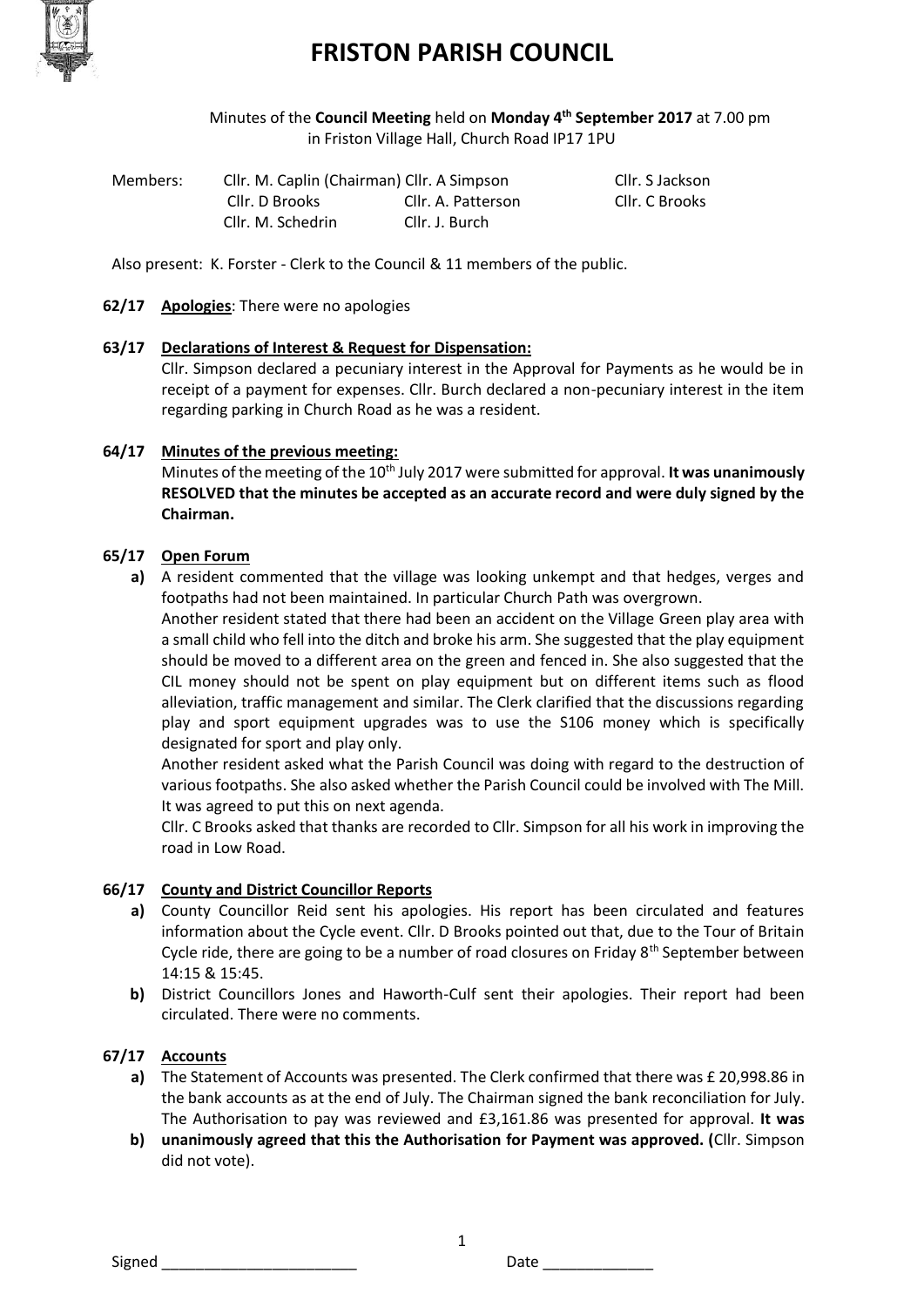

**c)** The external audit was complete and certified. An issues report had been raised however the issue that had been raised regarding un-signed minutes was wrong and an email from the Audit Manager had been received stating this. Therefore, there were no issues to be discussed. The Notice of Completion is to be posted on the Web Site and notice board. **NOTED**

## **68/17 Siting of the new bench and the remaining CIL funds**

- **a)** The Clerk confirmed that the Land owner had no problem with the siting of the bench on the village green**.** The Clerk passed across the plaques for the benches. They are due to be in place in a couple of weeks. **NOTED**
- **b)** A letter had been received which questioned the use of CIL money for the bus shelter and play equipment. **NOTED.** Cllr. C Brooks stated that she believed that the bus shelter would be an asset to the community, particularly school children and the rest of council members concurred. The Clerk was asked to get 3 quotes for a timber structure with seating enough for 3-5 people.

# **69/17 Village Hall**

The valuation had been completed and had been given as £135,000.

The structural survey had been completed. The Clerk read the summary to the Council. There are damp issues, the most serious of which is wet rot in a corner of the floor. There are areas of blown plaster and condensation is a problem. There are some minor problems with a couple of tiles. In summary, however, the surveyor stated that the hall was in good order generally for a building of its age and type.

Cllr. Caplin asked for a working party to be set up of 2 members from the Council with some members of the Village Hall Committee. The remit was for them to get costs and priorities of the repairs that are required and then to develop a longer term plan for the hall. Cllr. Burch and Cllr. Jackson volunteered to be on the working party. **It was unanimously resolved to set up a working party.** The improvements would be funded by the Parish Council. The Clerk stated that there were reserves that had already been earmarked for the hall. There may also be other sources of funds to help with the repairs.

There was much discussion about the viability of the hall. A member of the Village Hall committee reported on a visit she and two colleagues had made to The Hub at Huntingfield. It was clear from that visit that Friston Village Hall is currently not really fit for purpose. For instance, the kitchen contravenes health and safety regulations and that in order for the Village Hall to fund itself to implement improvements, active marketing would be required. The lack of parking was a major issue.

It was agreed that the village hall was an important centre for the village.

The Clerk was asked if the clause regarding the handing back of the hall, should it not function any longer as a community building, had been included. She is to check this as no transfer document has been received. **NOTED.**

**It was unanimously agreed to proceed with the transfer, once the transfer document and terms had been agreed.** 

#### **70/17 Parish Council Vacancies**

There are no applications for the remaining vacancy

#### **71/17 Village Parking**

The Chairman invited Mr Lewis to speak regarding Church Road. He made the following points:

2

- There is insufficient space in the road for all residents to park
- Garages are not used as they are too small for modern cars
- Only 2 properties have off road parking

Signed \_\_\_\_\_\_\_\_\_\_\_\_\_\_\_\_\_\_\_\_\_\_\_ Date \_\_\_\_\_\_\_\_\_\_\_\_\_